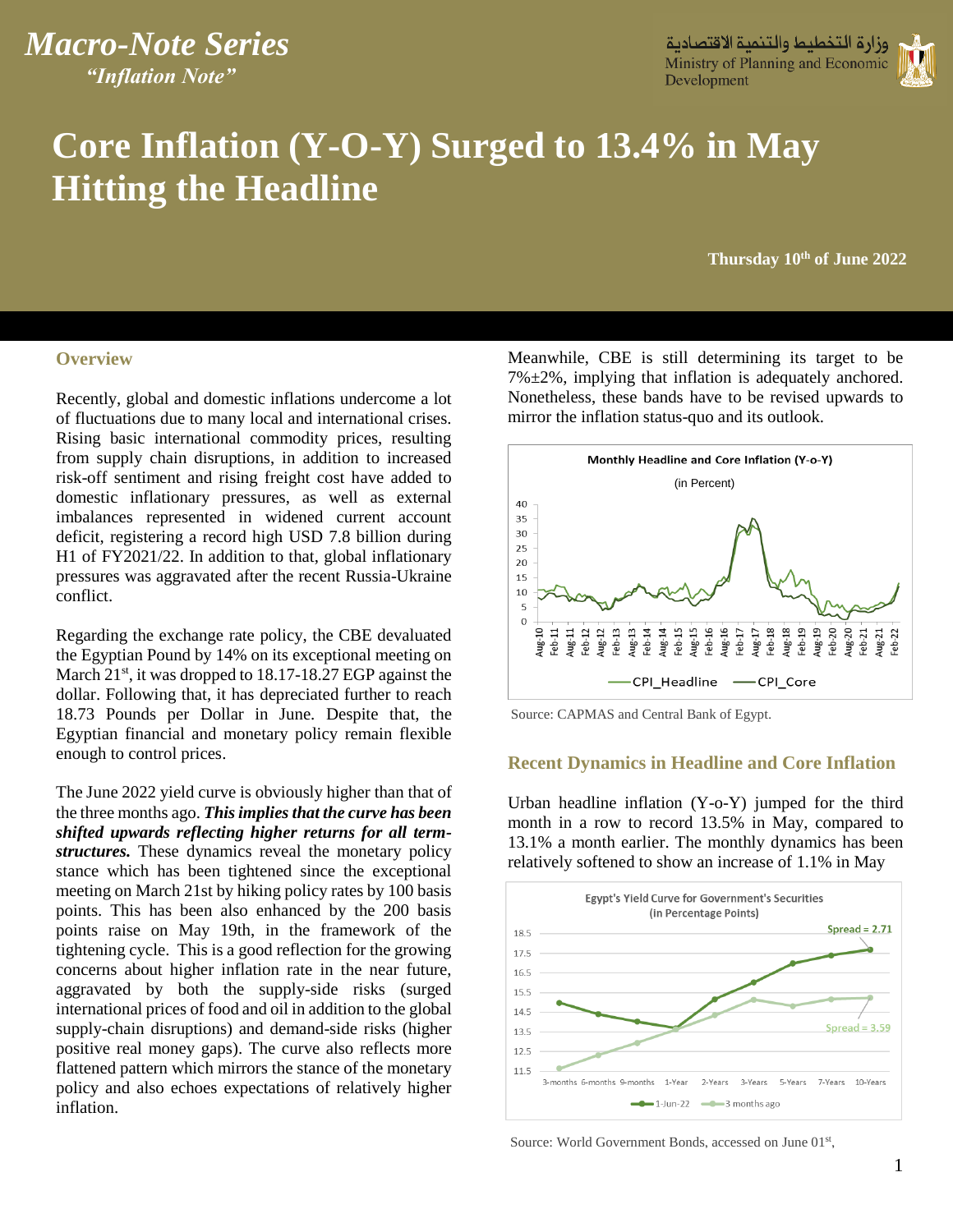compared to 3.3% during the previous month. Meanwhile, core inflation surged to record 13.4% (Y-o-Y) in May compared to 11.9% a month earlier.

This came on the back of unfavorable base effect from previous year, knowing that monthly rate eased to 1.6% in May down from 2.4% in April 2022.

## **Sources of Demand-Driven Inflation**

May dynamics indicate that monthly core inflation has been further softened to register 1.6% compared to 2.4% a month earlier. Nevertheless, implied inflation has increased to 0.95 percentage points, reflecting higher inflation expectations. In the meantime, having a monthly average core inflation of about 1.0% is equivalent to 12.0% annual rate. In other words, it is important for the CBE to adjust its inflation target upwards with a higher band to mirror the uncertainty surrounding the inflation risks being 12%±3%.

Adding to the above, higher cyclical factors contribution by 0.72 percentage points in May 2022 is related to both supply-push effects and demand-side effects. The first is resulted from a higher international food and energy prices that emerged from the recent conflict between Russia and Ukraine and had its spillover on the Egyptian Economy. As for the demand side effects, it is due to the positive real money gaps, reflecting the shortage of the produced goods and services relative to the money supplied in the economy.



## **Egyptian Pound Devaluation Spillovers**

The recent devaluation of the Egyptian Pound by 17% that reached 19.0% in June, has its anticipated repercussions on the domestic inflation due to unfavorable pass-through effect that has been fully manifested during May figure. Rather, it is expected this to be reflected during the next couple of months in higher inflation rates.



Source: MPED and CBE.

Nonetheless, the inflationary pressures are relatively softened due to the CBE's decision to hike policy interest rates by 100 basis points in its exceptional meeting that was held on March 21<sup>st</sup> and enhanced by further 200 basis points in its meeting on May 19<sup>th</sup>.

### **Forecasts for Headline and Core Inflation**

In light of the recent economic dynamics, it is noticed that the main source of inflation is emerging from both domestic and global developments. Moreover, the recent CBE's measure related to the EGP devaluation has its spillovers on the domestic inflation rate either headline or core. Nonetheless, these spillovers are somehow mitigated by the economic safeguarded steps mainly hiking the policy rates on the MPC exceptional meeting held on  $21<sup>st</sup>$ of March. Thus, it is still expected that the commodities channel, unfavorable pass-through effect, and inflation are the key risks on the Egyptian economy.